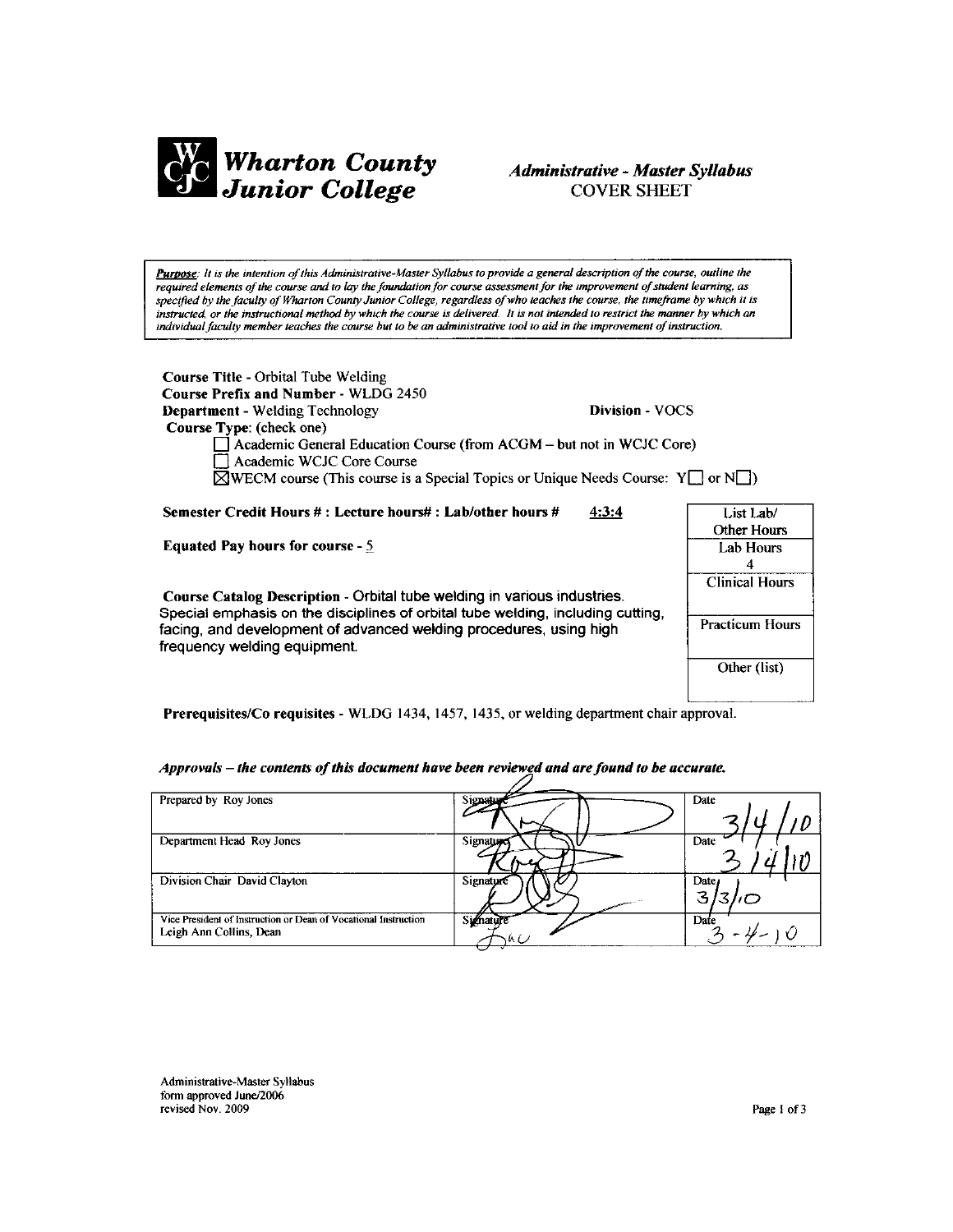

## **I. Topical Outline** –

Orbital tube welding in various industries including, oil refineries and chemical plants, the nuclear industry and power generating plants. Special emphasis on the disciplines of orbital tube welding, including cutting, facing, and development of weld procedures on carbon steel, stainless and various other metal alloys requiring the use of high frequency welding equipment. Instruction and use of the required safety equipment related to the field.

#### **II. Course Learning Outcomes**

| <b>Course Learning Outcome</b><br>Describe the fitting, tubing, and tungsten<br>used in the orbital tube welding process.<br>Demonstrate skills in orbital tube welding,<br>cutting, and facing in various alloys, including<br>carbon steel, stainless, and tungsten.<br>Demonstrate the proper use and care of high<br>frequency welding equipment. Demonstrate<br>80% proficiency on skills projects by visual<br>examination and bend tests. Demonstrate<br>proper use and care of safety procedures<br>and equipment. | <b>Method of Assessment</b><br>Visual examination and inspection. Bend<br>tests. Written examinations. Students must<br>maintain 70% average and satisfactorily<br>pass all inspections. |
|----------------------------------------------------------------------------------------------------------------------------------------------------------------------------------------------------------------------------------------------------------------------------------------------------------------------------------------------------------------------------------------------------------------------------------------------------------------------------------------------------------------------------|------------------------------------------------------------------------------------------------------------------------------------------------------------------------------------------|
|                                                                                                                                                                                                                                                                                                                                                                                                                                                                                                                            |                                                                                                                                                                                          |

### **III. Required Text(s), Optional Text(s) and/or Materials to be Supplied by Student.**

Gas Tungsten Arc Welding Handbook, by William H. Minnick; Published by The Goodheart-Willcox Company, Inc. , 2006.

### **IV. Suggested Course Maximum** – 30

#### **V. List any specific spatial or physical requirements beyond a typical classroom required to teach the course**.

Standard welding equipment includes: High Frequency Metal Arc Welding Machines, 100% duty cycle, 275 AMP rated, pipe cutting equipment, measuring tape, soap stone, and fitters blue book. Required safety equipment: safety glasses, gloves, safety shoes. PowerPoint capability and Internet connectivity.